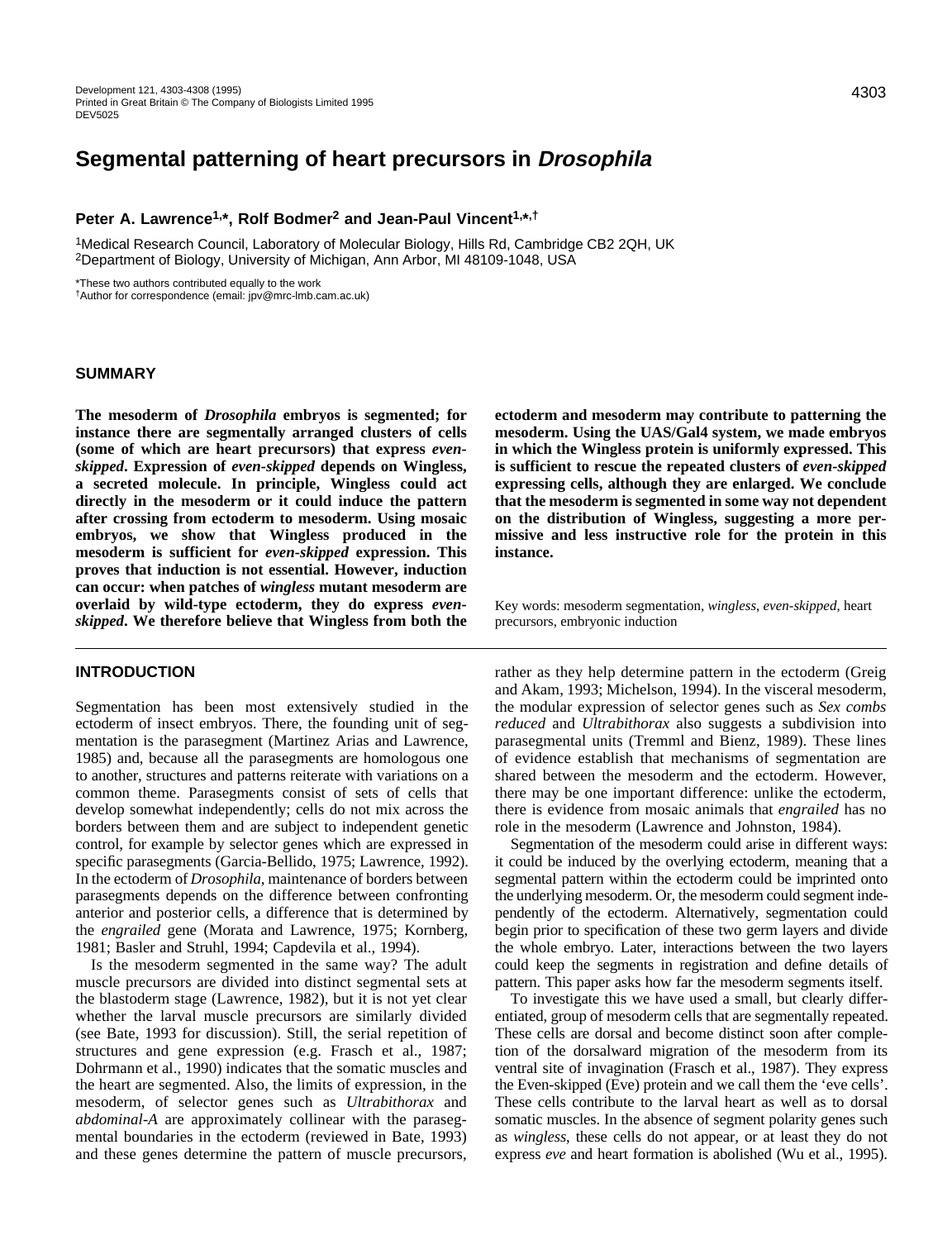#### 4304 P. A. Lawrence, R. Bodmer and J.-P. Vincent

(Another marker of mesoderm segmentation, *S59*, also depends on *wingless* (Bate and Rushton, 1993).) *wingless* is required for *eve* expression early, before any overt patterning of the mesoderm (as shown with a temperature-sensitive allele; Wu et al., 1995). Since segment polarity genes (Nüsslein-Volhard and Wieschaus, 1980) are primarily known for their effects on the ectoderm and since *wingless* is expressed most strongly in that germ layer, there might be a tendency to favour the induction model. However, it is equally possible that Wingless acts within the mesoderm (it is expressed and can have effects there: Lawrence et al., 1994) and therefore, that segmentation of the mesoderm is largely or partly autonomous. If so, it seems likely that many of the segmentation genes will act independently but similarly within the mesoderm and ectoderm.

We have made embryos that are mosaic for *wingless+* and *wingless*<sup>−</sup> cells and asked the following question: Does development of the eve cells depend on *wingless* function in the overlying ectoderm or within the mesoderm itself? We find that it is sufficient for Wingless to be provided by **either** the ectoderm or the mesoderm. Further, if the only Wingless protein present in the embryo is evenly distributed, the eve cells appear in enlarged clusters. These clusters are found in a restricted part of each segment, showing that the segmental pattern of the mesoderm does not simply follow from segmentally repeated stripes of expression of *wingless*. Both these results suggest that there is autonomous patterning within the mesoderm. Even so we find indications that the ectoderm may influence mesodermal patterning.

# **MATERIALS AND METHODS**

Nuclear transplantation and preparations of embryos were as before (Vincent and Lawrence, 1994). Donors were marked with *armadillolacZ* and hosts were a stock in which one quarter of the embryos were homozygous *wingless*−; these could be distinguished as they did not carry a balancer chromosome that expressed *hunchback-lacZ*. Apart from Fig. 2, embryos were double stained with anti-β-galactosidase (monoclonal, Promega) in brown, and for Eve in black, using a polyclonal rabbit anti-serum (Frasch et al., 1987). *UAS-Wingless* was made as follows: A *Bam*HI fragment containing the *wingless* ORF was obtained from Neil Parkin (Aviron Corp, Redwood City, CA). It extends to the *Afl*II site just downstream of the stop codon. This fragment was inserted in the *Bgl*II site of pUAST (Brand and Perrimon, 1993). The *e22c-Gal4* driver was made by Ken Yoffe (we obtained it from Andrea Brand). We tested it by crossing it to *UAS-lacZ* (gift of Andrea Brand). Staining the embryos for β-galactosidase indicates that the *e22c-Gal4* directs expression in the ectoderm only (as far as we could determine by rotating whole mounts under high magnification) although we cannot exclude low level expression in the mesoderm. βgalactosidase expression begins at late stage 9 with some cells expressing much more than others but, by stage 10, all cells stain fairly heavily. The *twist-Gal4*; *24B-Gal4* stock was a gift of Mary Baylies (see Staehling-Hampton et al., 1994). Both *Gal-4* stocks are viable as homozygotes and we crossed them to homozygous *UAS-Wingless* flies.

## **RESULTS**

# **The eve cells**

These cells (Frasch et al., 1987; Azpiazu and Frasch, 1993; Bodmer, 1993) are first detectable at stage 10 and consist of a small cluster of 3 or 4 cells located in the most dorsal mesoderm of 11 segments (Fig. 1). Dissected preparations as well as sections of embryos at stage 11 show that the cells are divisible into two types; in each cluster there is one large nucleus in a cell that is somewhat indented into the overlying ectoderm, and smaller nuclei which lie more within the mesodermal sheet. There is no doubt that all these cells are mesodermal in provenance: in those control mosaics (that is mosaics in which both donor and host cells are *wingless+*), where the donor cells are confined to mesoderm and extend dorsally into the cluster, all the eve cells belong to the donor while, in control mosaics in which the donor cells are confined to the ectoderm, none of the eve cells come from the donor. The eve cells are not a clone: in some control mosaics, the border between marked and unmarked cells cuts through a cluster.

We wished to map the eve cells within the segmental pattern. The parasegment boundaries are defined before gastrulation by the anterior bounds of *eve* and *fushi tarazu* (*ftz*) expression. In the ectoderm, these boundaries coincide with the anterior edges of *engrailed* stripes (Lawrence and Johnston, 1989). A longlasting marker of the parasegment boundaries in both ectoderm and mesoderm is provided by *eve-lacZ* and *ftz-lacZ* transgenes and they show the boundaries to be in almost exact registration in the two germ layers (Lawrence, unpublished data). This implies that the mesodermal cells migrate in under the epidermis in an orderly fashion with little mingling, at least across parasegment border. Therefore, one can locate cells in the mesoderm relative to segmentation markers in the ectoderm. We have mapped the eve cells within the parasegment, by finding out their registration with respect to *winglesslacZ* and Engrailed. It is clear that the eve cells underlie the *wingless* stripes in the ectoderm (Fig. 1) and therefore originate from the most posterior dorsal cells of the parasegment. Knowing this, one can allocate the clusters to parasegments 2- 12 and 14 (Fig. 1). The cluster in parasegment 14 is somewhat more ventral than the others.



**Fig. 1.** The normal pattern of *wingless* and *even-skipped*. (A) Stage 10 embryo stained with an antibody to Eve (Frasch et al., 1987). (B) Stage 11 embryo carrying *wingless-lacZ* (Kassis et al., 1992) double stained with anti-β-galactosidase in red (rhodamine) and anti-Eve in green (fluorescein). Only the red channel is shown in the main panel. The small panel is a double exposed detailed view of the boxed area. It appears in the detail that the eve cells in the dorsal mesoderm underlie the *wingless* ectodermal stripe. Numbers indicate the parasegments. Note that the period of Wingless requirement for eve cells is earlier than stage 11 (around stage 9; see Wu et al., 1995). Thus, at the stage shown (when eve cells are clearly visible in the wild type) eve cells no longer require Wingless.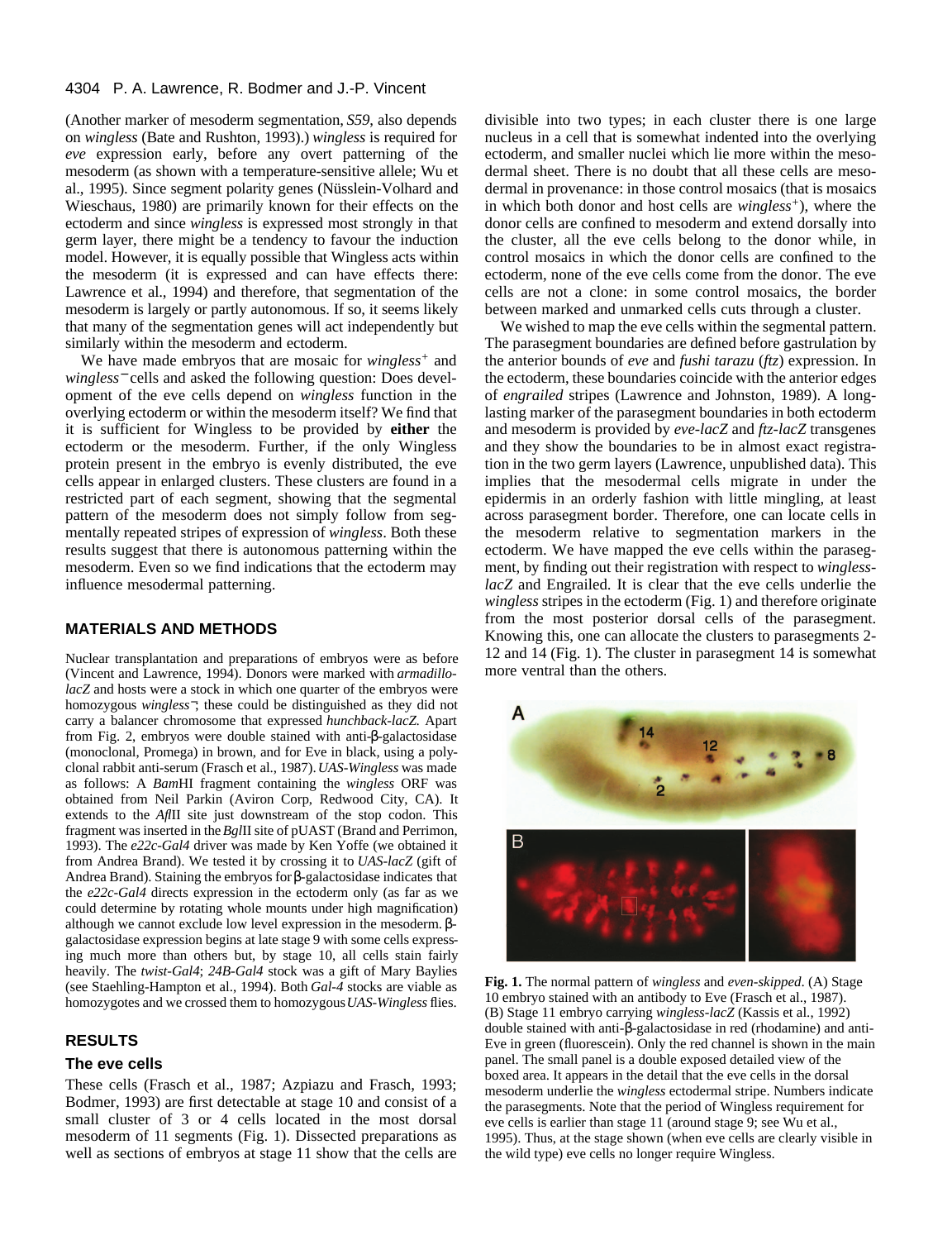As for the fate of the eve cells, we presume that, at least in parasegments 4-12, the larger cell is the founder cell of somatic muscle number 1 (see Bour et al., 1995) and the other smaller ones contribute to the heart. The heart arises from cells expressing *tinman*, a gene required for its formation (Bodmer, 1993). These cells include both prospective contractile and pericardial cells. Eve cells give rise to pericardial cells only; there are 6-8 pericardial cells per hemisegment, two of which arise from the small eve cells (Bodmer, 1995).

# **The mosaics**

Cells that are wild type and donor-derived are marked with βgalactosidase to distinguish them from host cells that are mutant for *wingless*. The mosaics of interest are those in which, in specific parasegments, the dorsal ectoderm and the underlying mesoderm are of different genotypes. There are 14 cases where *wingless+* mesoderm underlies *wingless*<sup>−</sup> ectoderm and where the mesoderm appears to extend sufficiently far dorsally, and in the right place, for eve cells to stain and in 9 of these they do (Figs 2, 3). In 8/9 of these cases, all of the eve cells stain for Eve as they do in the wild type but, in 1 case, only a single cell expresses Eve, showing that the cells do not have to be identified in an all-or-none fashion. It may be that the 5 cases of absent eve cells are significant; in control mosaics, although damage consequent on the transplantation sometimes eliminates the eve cells, this occurs rarely. Nevertheless, the important finding is that *wingless+* in the mesoderm alone is sufficient to generate the eve cells. In some of these



**Fig. 2.** An example of a *wingless*<sup>−</sup> embryo with a patch of *wingless+* cells in the mesoderm and ectoderm. The mesodermal patch extends far more dorsally than the ectodermal one and, at its most dorsal extent, a single cluster of 3 eve cells is found. The pictures below, in two planes of focus, show that the *wingless+* patch is confined to the mesoderm. Anti-β-galactosidase was revealed with an alkaline phosphatase-labeled secondary and Vector Red (Vector labs). The product of the Vector Red reaction is visible both in bright field (top panel) and fluorescence (bottom panels). Eve was stained using the traditional biotin/streptavidin/HRP system (see for example, Lawrence and Johnston, 1989).



**Fig. 3.** Sections through three mosaics. These are durcupan sections at about 5 µm stained for donor tissue (β-galactosidase) in brown and Eve in black. (A) On the left, the mesoderm is wild type and shows an Eve-positive cell (arrow). The overlying ectoderm on this side is *wingless*−. The contralateral side contains wild-type tissue in both the ectoderm and mesoderm. (B) An embryo showing induction of *eve* expression in the mesoderm (right side) by wild-type ectoderm (the mesoderm is *wingless*<sup>−</sup> on this side). On the left, the *wingless+* mesoderm does not extend far enough dorsally to include the eve cells. Eve-positive cells in the midline are neurons which are independent of *wingless*. (C) Another example of induction from the ectoderm.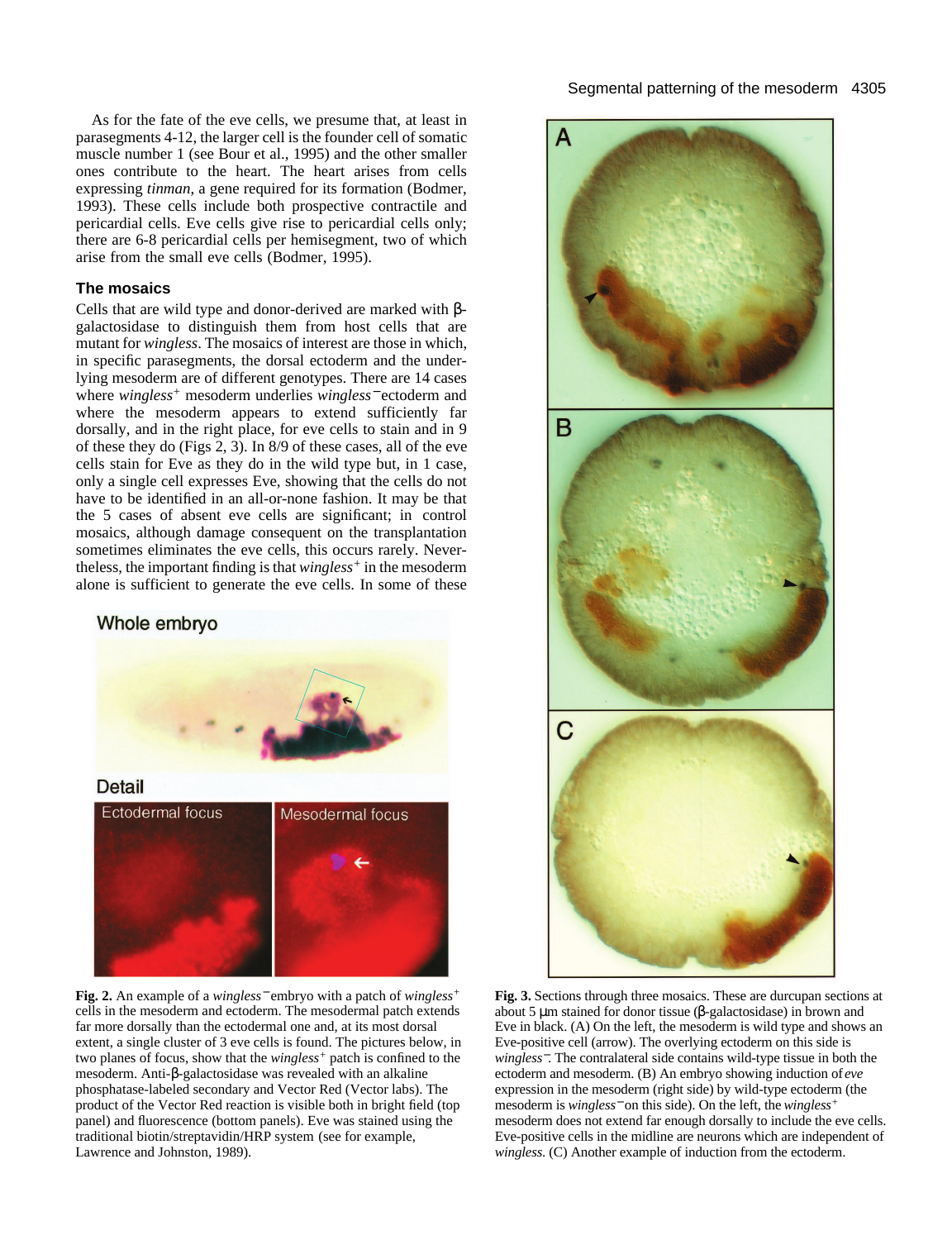#### 4306 P. A. Lawrence, R. Bodmer and J.-P. Vincent

mosaics, there is no marked ectoderm at all on the side where the eve cells develop, so we can be quite sure of this.

We turn now to the opposite class of mosaics, in which, in the relevant area, the ectoderm is *wingless+* and the mesoderm *wingless*−. We analysed 26 examples of single parasegments where there is an induction from the *wingless+* ectoderm to the underlying *wingless*<sup>−</sup> mesoderm, i.e. where eve cells are found in *wingless*<sup>−</sup> mesoderm that is overlaid by wild-type ectoderm (Fig. 3). Amongst these cases are examples where, on the whole of the relevant side, only ectoderm is marked, showing that eve cells can form without any Wingless contribution from the mesoderm.

We have attempted to compare the two classes of mosaics with respect to how often eve cells develop when only one of the germ layers is *wingless+*. This is not easy because, for each individual mosaic, a judgement has to be made as to whether the wild-type patch falls within (or covers) the area where eve cells would normally form. While we did see clear cases of missing eve cells in mesodermal wild-type patches (see above), we saw no obvious example of the converse (missing eve cells underneath *wingless+* ectoderm). This suggests that induction from the ectoderm is more reliable than the mesoderm itself in specifying eve cells. A simple explanation for this is the amount of Wingless being expressed. Staining for Wingless shows that there is more protein in the ectoderm than in the mesoderm (van den Heuvel et al., 1989).

These two classes of mosaics show that it is sufficient to produce the Wingless protein in either germ layer for development of the eve cells in the mesoderm. Our experiments also give information on the range of the *wingless*-dependent signal. In most cases the induced eve cells are immediately underneath the *wingless+* ectoderm but, in a few examples the cells are offset slightly. In no case are the induced eve cells more than one or two cell diameters from the source of the induction, suggesting that the *wingless*-dependent effect does not have a long range. Conceivably, the effect could spread a little from its source, but one should remember that the mesoderm is migrating on the inner face of the ectoderm. If migration were to continue after the interaction is completed this alone would produce some offset. In those cases where the *wingless+* tissue is confined to the mesoderm, the eve cells are, in all the 9 examples, included within the wild-type patch.

#### **Uniform expression of wingless**

We asked whether the segmental stripes of *wingless* expression are responsible for the metameric arrangement of the eve cells. Our approach was to provide uniformly distributed Wingless protein to *wingless* mutant embryos using the Gal4/UAS method of Brand and Perrimon (1993). We analysed embryos and larvae arising from a cross between flies bearing a *UAS-Wingless* transgene and flies bearing a Gal4 driver called e22c. We believe that this driver expresses Gal4 uniformly in the ectoderm (see methods). Both parents were also heterozygous for *winglessCX4*, a null allele. Cuticle of embryos arising from this cross (they all die before hatching) provide additional evidence that *wingless* expression is uniform because they show the phenotype obtained with Wingless overexpression using a *hs-Wingless* transgene (Noordermeer et al., 1992; Sampedro et al., 1993). (The phenotype obtained with the Gal4/UAS system is strong and, unlike the one arising from heat-shocked *hs-wingless* embryos, uniform.) This phenotype is also shown by *naked* null mutants, which lack ventral

denticle belts, apart from the 'beard' in the first thoracic segment (Nüsslein-Volhard and Wieschaus, 1980; Sampedro et al., 1993). All individuals expressing *UAS-Wingless* under the control of *e22c-Gal4*, independently of whether they were *wingless<sup>+</sup>* or *wingless*−, showed this 'naked' phenotype.

In the mesoderm of *e22c-Gal4/UAS-Wingless* embryos (uniform ectodermal Wingless), the clusters of eve cells were enlarged to a mean of 8 cells (ranging from 4 to 14 cells; Fig. 4). Expansion of the clusters appeared to occur anteriorly (using *engrailed* expression and parasegment grooves as landmarks; data not shown). Thus, the enlarged clusters occupy the posterior halves of parasegments and, again, *wingless+* and *wingless*<sup>−</sup> embryos were identical with respect to enlarged eve clusters. Soon after their formation, these enlarged clusters join together to form a continuous line during stage 11. (Transformation into a line, a normal step towards formation of the heart tube, also occurs in the wild type but, there, it takes place around stage 12-13.) In *naked*<sup>−</sup> embryos, enlarged eve clusters also form (Fig. 4). Thus, a *naked* mutation or uniform Wingless expression lead to the same phenotype, whether one looks at the ectoderm or the mesoderm. In e22c-Gal4/UAS-Wingless, *wingless*<sup>−</sup> embryos, the only Wingless produced is present uniformly. Since eve clusters form in only part of the segment, we conclude that there is metameric patterning in the mesoderm that is not determined by stripes of Wingless.

## **Uniform expression of wingless in the mesoderm only**

We sought additional evidence for our finding that Wingless supplied in only the mesoderm is sufficient to sponsor development of eve cells. We expressed Wingless constitutively in the mesoderm using a combination of *twist-Gal4*, expressed early in the mesoderm (Staehling-Hampton et al., 1994) and *24B-Gal4* which provides persistent Gal4 activity at a later stage in the mesoderm (Michelson, 1994). The ectoderm of these embryos is affected by expression of Wingless in the underlying mesoderm. The effect is strongest in the midventral ectoderm, which now makes naked cuticle everywhere — except in the T1 segment where there is an enlarged beard. By contrast, the dorsolateral parts of the denticle belts and the dorsal cuticle are relatively normal (Fig. 5).

Whatever the reason for the dorsoventral difference in the ectodermal pattern (see Fig. 5 legend), these embryos gave us an experimental opportunity: the dorsal ectoderm is near wild type, and the mesoderm is expressing *wingless* uniformly and would be expected to have a 'naked' pattern (enlarged eve clusters). We therefore thought the two germ layers would pull the pattern in opposite ways and we could see which was paramount. For example, we might have found that repatterning of the mesoderm by Wingless overexpression could occur independently of the ectoderm. But the result was not so simple — embryos overexpressing Wingless in the mesoderm activated *eve* prematurely at stage 9 (in the wild type, eve cells appear at late stage 10) and in enlarged clusters (Fig. 5). But, by stage 11, the cluster size had decreased to near normal, unlike in *naked*<sup>−</sup> or *e22c-Gal4/UAS-Wingless* embryos. Thus, it seems that Wingless expression within the mesoderm sponsors a 'naked' phenotype there during stages 9 and 10 but that later, the ectoderm, which is wild type in pattern, may force the underlying mesoderm back towards the wild-type state. So it may be that stable patterning of the mesoderm does require input from the ectoderm.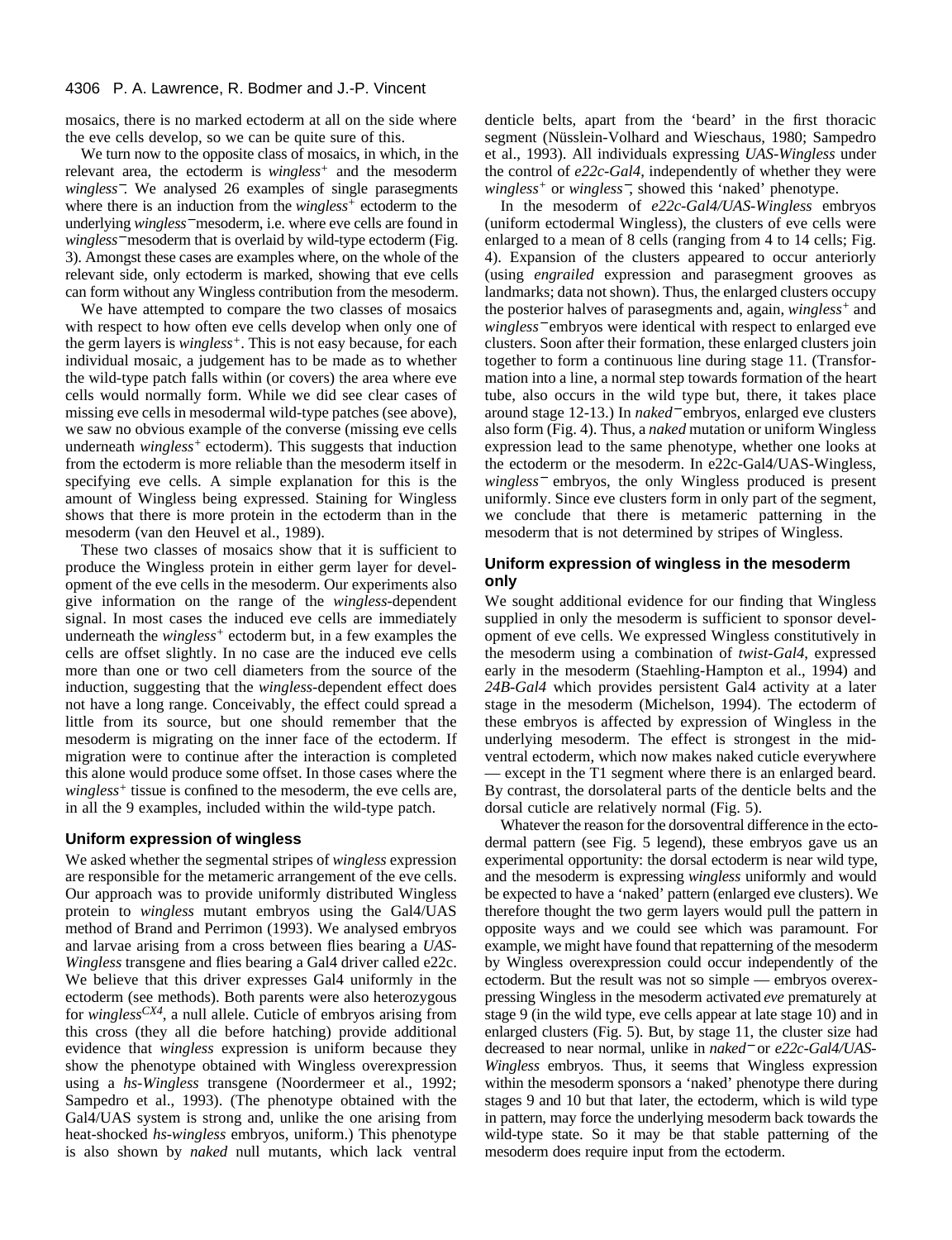## Segmental patterning of the mesoderm 4307



**Fig. 4.** Top two panels: embryos at stage 11, from a cross between *wgCX4 e22c-Gal4/CyO hunchback-lacZ* and *wgCX4/CyO hunchbacklacZ; UAS-Wingless*. The upper panel shows a wild-type sibling, the eve cell clusters are 2-4 cells and the middle one shows the 'naked' phenotype induced by ubiquitous Wingless, clusters are 4-14 cells. Note that in the anterior part of the embryo, the clusters are beginning to fuse. For comparison, a *naked7E89* homozygous embryo at stage 10, is shown in the lower panel.

# **DISCUSSION**

In the mesoderm, in a specific set of metameres, there are a few cells that express *eve*. These cells are formed with a segmental periodicity, so they are an early indication of segmentation within the mesoderm. The development of eve cells depends on at least two segment polarity genes, *wingless* (Wu et al., 1995) and *hedgehog* (M. Park, X. Wu, K. Golden and R. Bodmer, unpublished), which are known to be active in segmentation of the ectoderm. Here, we focus on the action of *wingless* in eve expression — others have recently studied the effect of wingless on *S59*, another marker of mesoderm segmentation (Baylies et al., 1995). Since Wingless is secreted, it could mediate an induction from the ectoderm to the mesoderm. However, when we use mosaics to analyse where *wingless* is active, we find that the eve cells are locally rescued in regions where only the mesoderm carries the *wingless+* gene. We also find that the action of *wingless+* in the ectoderm can restore the eve cells in the underlying *wingless*<sup>−</sup> mesoderm, showing that induction can occur and could be important in the wild type. Our data suggests that the contribution from the ectoderm may be predominant but this is hard to prove. We suspect that, in the wild type, specification of eve cells and, therefore, the pattern of the mesoderm, may depend on



**Fig. 5.** A 1st stage larval cuticle to show the phenotype induced when *twist-Gal4* + *24B-Gal4* drive *UAS-Wingless*. Note that only the mid-ventral portion shows the 'naked' phenotype, which reverts towards the normal more laterally. The cause of this difference between dorsal and ventral is not known: maybe it is because dorsal ectoderm is not exposed to ectopic Wingless until stage 9, when *wingless*-expressing mesodermal cells complete their dorsalward migration. By contrast, ventral ectoderm contacts mesodermal cells as soon as migration begins (stage 7). Alternatively, the uneven action of the *twist-Gal4* driver may be responsible as it is expressed in the mesectoderm (Staehling-Hampton et al., 1994) and might therefore affect nearby ventral ectoderm more strongly. Below is shown a stage 10 embryo showing the enlarged eve clusters at that stage. However, later, by stage 11, the embryo shows a return to eve clusters that are similar to the wild-type ones (see bottom).

Wingless being provided by both the ectoderm and the mesoderm. The mesoderm's sensitivity to a secreted molecule produced in the ectoderm makes it likely that the molecular mechanisms of segmentation are shared in the two germ layers.

If Wingless induces *eve* expression in dorsal mesodermal cells, one might expect that uniform Wingless expression either in the ectoderm or in the mesoderm could induce, at the outset, a continuous line of eve cells at a dorsoventral position that would be specified independently. But, we find that is not the case: uniform Wingless results in segmentally patterned eve cells, even in *wingless*<sup>−</sup> embryos. Therefore Wingless expression is not sufficient to position eve cells along the anteroposterior axis and, moreover, some aspects of the segmental pattern of *eve* expression in the mesoderm could be autonomous to the mesoderm. Thus Wingless could be more permissive than instructive, a view that has been put forward before in the case of ectodermal patterning (Sampedro et al.,